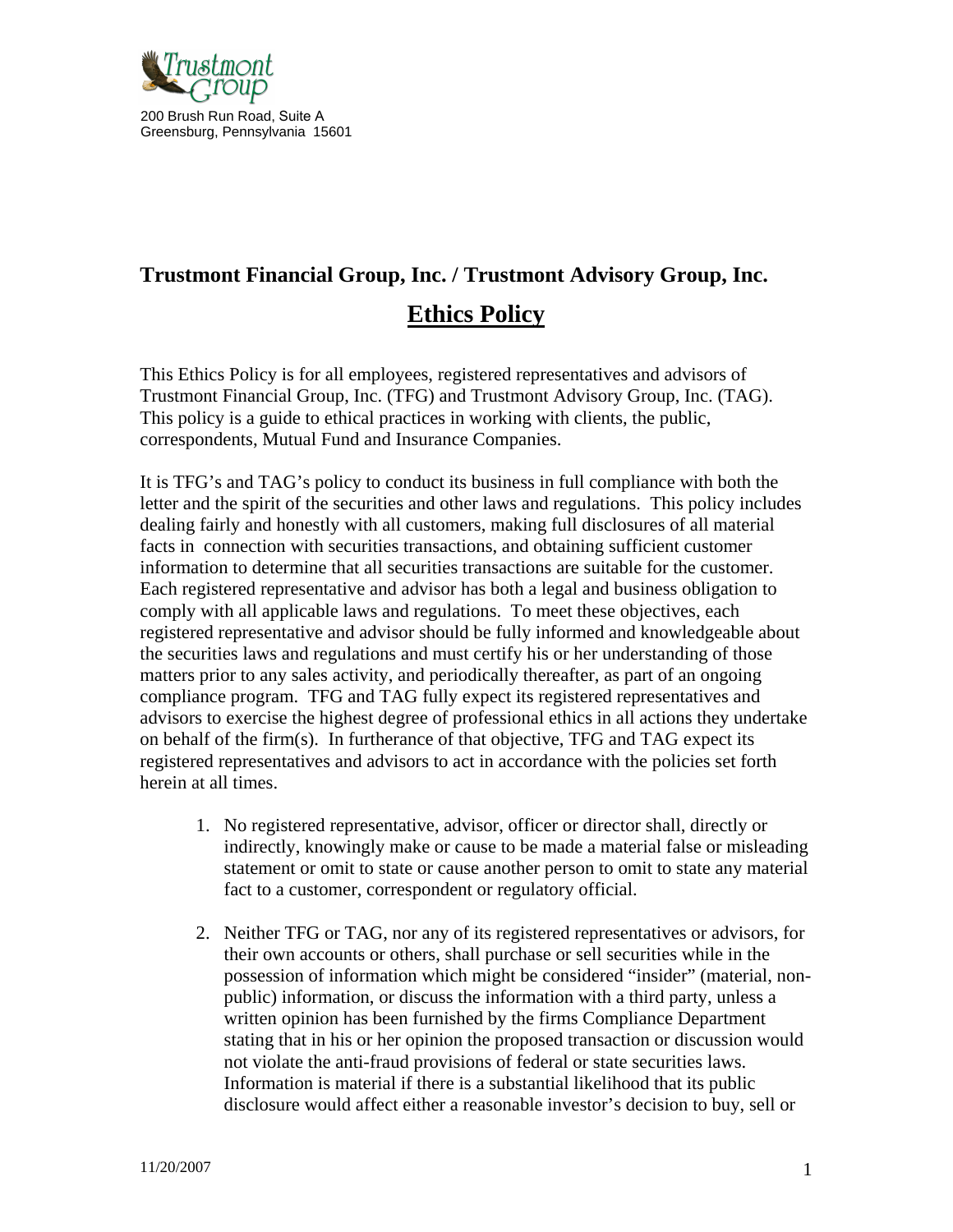hold securities. Information is "non-public" if it is not made generally available by the means best calculated to make it publicly available. The SEC has opined that appropriate public disclosure is required.

- 3. TFG, TAG, its registered representatives and advisors shall comply with all applicable legal requirements of the United States and each state. Specifically, all registered representatives and advisors must abide by the laws and regulations of the Securities and Exchange Commission, FINRA, and state regulators where they are licensed.
- 4. The use of assets of TFG or TAG for any unlawful or improper purpose is prohibited.
- 5. No confidential information concerning TFG or TAG shall be used or revealed without proper authorization.

# **Confidential Information of TFG and TAG**

Registered representatives and advisors often learn confidential information about TFG and TAG. As such, company information is confidential and not to be shared with the general public unless specifically approved, in writing, by an officer of the company or the Compliance Department.

### **Confidential Information of Customers**

Unauthorized use of customer information, whether within or outside TFG or TAG, is a very serious violation and may result in immediate termination. Customer information may not be disclosed to third parties except as authorized for processing customer transactions or implementing customer requests. Registered representatives and advisors may not disclose customer information to anyone outside TFG or TAG unless

- 1. The outside firm needs to know the information in order to perform services for TFG or TAG and is bound to maintain its confidentiality.
- 2. The client has consented, in writing, or been given an opportunity to request that the information be shared.
- 3. As required by law or self-regulatory organizations.
- 4. Authorized by the Compliance Department.

Registered representatives and advisors should be mindful of these obligations when using the telephone or electronic mail, especially when using these forms of communications in the public where the conversation may be overheard or read. All documentation containing personal or confidential customer information should be shredded and disposed of properly when no longer needed.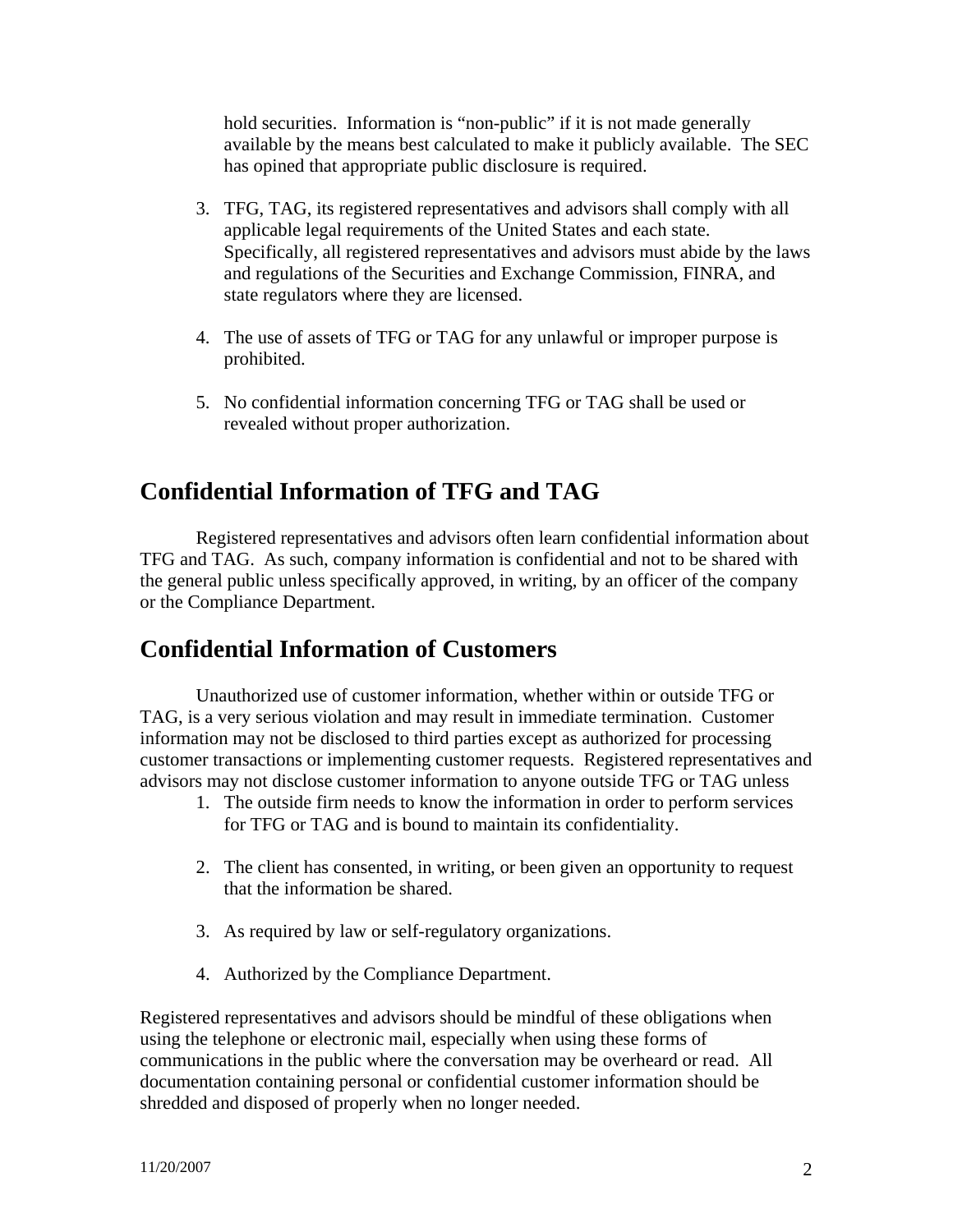#### **Conflicts of Interest**

A list of conflicts can not be exhaustive, thus when there is the slightest possibility for conflict, the registered representative or advisor must discuss the situation with an officer or Compliance Department of TFG or TAG and receive written approval prior to proceeding. Also, a registered representative or advisor, without written approval of an officer or Compliance Department;

- 1. May not give or receive gifts of more than a token value (currently \$100.00) that are in any way connected with business relationships.
- 2. Must comply with all provisions of federal, state and self regulatory agency securities laws as well as all company policies.

### **Outside Business Activities**

Outside business activities must be disclosed, in writing, to the Compliance Department. These include, but are not limited to, being appointed an officer or director of a public or private company, any activity where compensation is received, or the making of a private investment.

#### **Outside Brokerage Accounts**

Brokerage accounts may be opened with other broker/dealers but must be disclosed to the Compliance Department. Duplicate copies of confirms and statements are to be issued to the company, attention Compliance Department.

No employee shall conduct a transaction in a security while in possession of inside material non-public information concerning that security or entity.

No employee shall enter into a transaction intended to raise, lower, or maintain the price of any security or to create a false appearance of active trading.

### **"Access Persons" Subject To the Reporting Requirements**

The SEC makes reference to "access persons". An access person is a supervised person who has access to non-public information regarding client's purchase or sale of securities, is involved in making securities recommendations to clients or who has access to such recommendations. Thus, any registered representative or advisor, and any of their office staff, working within their office or outside, are determined to be an access person. TFG and TAG require certain access persons to submit personal securities transaction reports. The required persons would be all registered representatives and advisors licensed with TFG and TAG.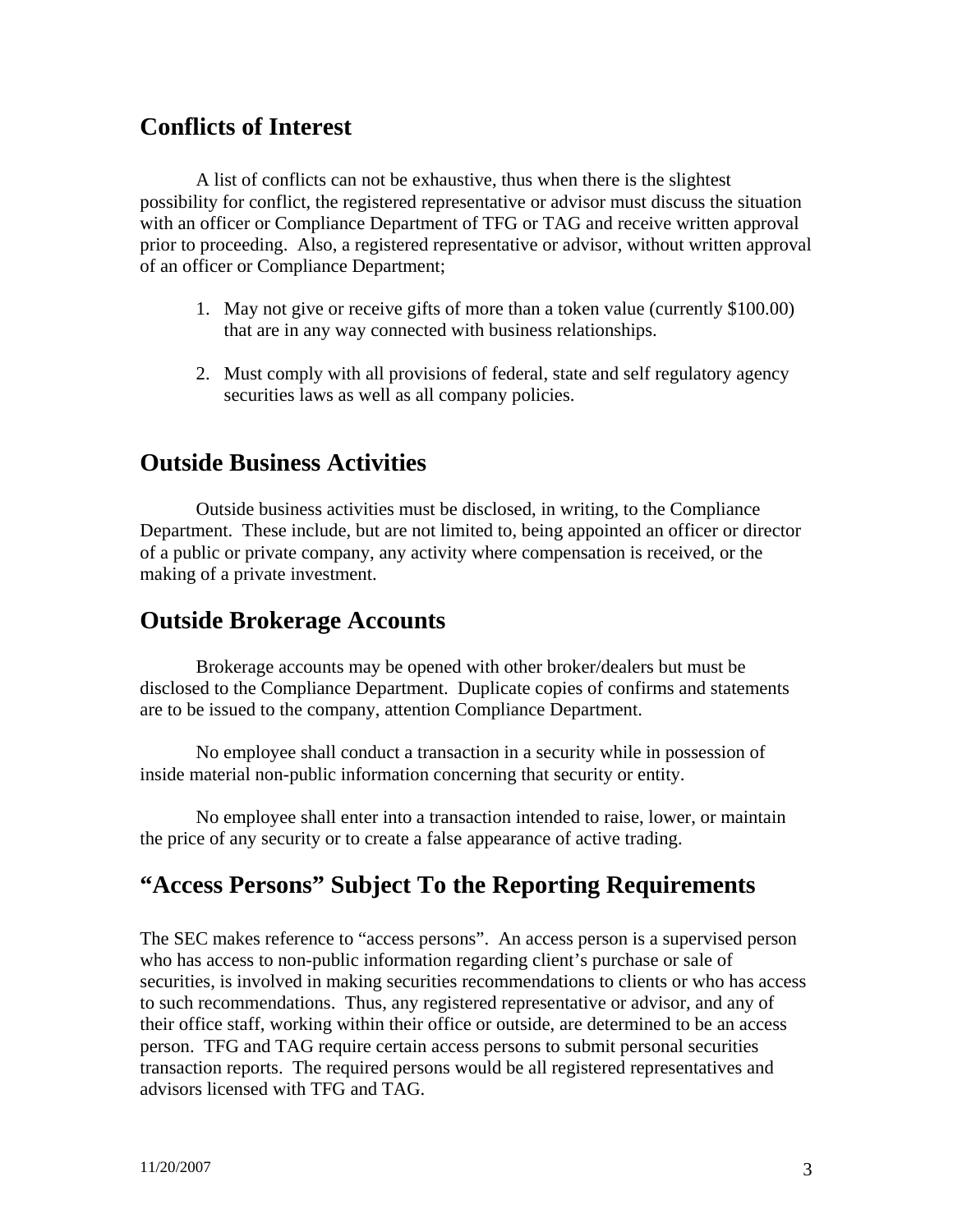# **Annual Holdings Report**

SEC Rule 204A-1(b)(i) requires a complete report of each access person's securities holdings at the time the person becomes an access person and at least once annually. The Rule requires new advisors to submit their report no later than 10 days after the person becomes an access person, and information must be current as of the date no more than 45 days prior to date the person became an access person. At least once annually the advisor must submit the report to the compliance department and the information must be current up to 45 days prior to the report being submitted.

### **Quarterly Transactions Reports**

Additionally, the SEC requires reports of all personal securities transactions by access persons, and the adviser to review those reports, which are due no later than 30 days after the close of the calendar quarter. (SEC Rule 204A-1(b)(2) Two exceptions are permitted under this rule. No reports are required:

- 1. With respect to transactions effected pursuant to an automatic investment plan.
- 2. With respect to securities held in accounts over which the access person had no direct or indirect influence or control.

Every Registered Representative/Advisor must provide the Compliance Department copies of all statements from the broker/dealer, mutual fund company, insurance company or any other investment company. The copies must be accompanied with a signed statement attesting to the fact that these copies represent all reportable transactions made for that quarter. Each of those accounts should direct duplicate confirms at the time of the transaction(s) to the Compliance Department.

# **Reportable Securities**

SEC Rule 204A-1 treats all securities as reportable, with the following exceptions;

- 1. Transactions and holdings in direct obligations of the US Government.
- 2. Money market instruments (banker's acceptances, bank certificates of deposit, commercial paper, re-purchase agreements and other high quality short-term debt instruments.
- 3. Shares of money markets.
- 4. Transactions and holdings in shares of other types of mutual funds.
- 5. Transactions in units of a unit investment trust if the unit investment trust is invested exclusively in unaffiliated mutual funds.